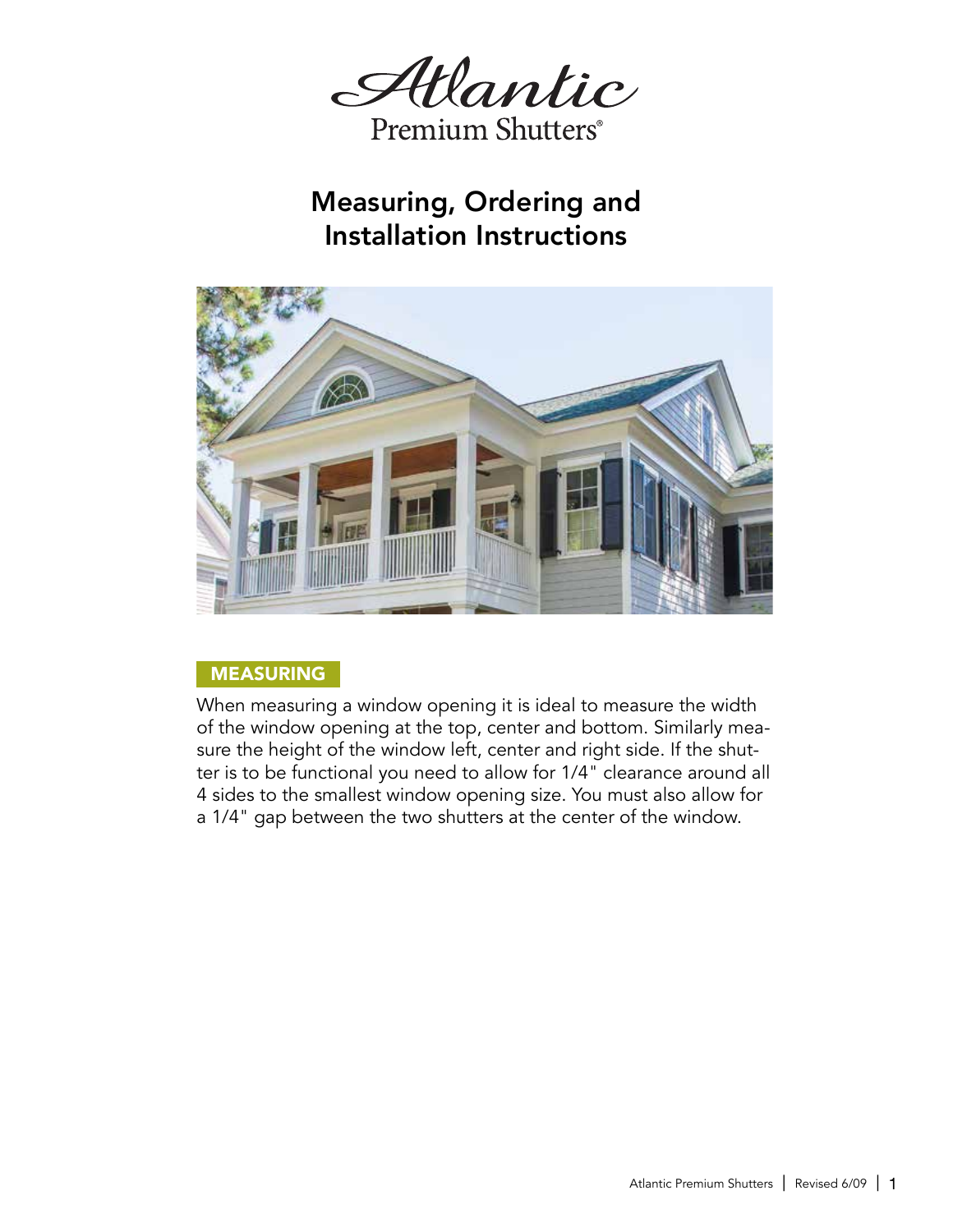#### **HARDWARE**

It is very important that you determine the type of hinge and pintel required to fit your window and wall application.



Flat Hinge

| 0" Offset  #80032000    |  |
|-------------------------|--|
| 1 1/2" Offset #80033000 |  |
| 2 1/4" Offset #80034000 |  |



6" L-Hinge

| 1/2" Offset  #80012000  |  |
|-------------------------|--|
| 1 1/2" Offset #80013000 |  |
| 2 1/4" Offset #80014000 |  |



10" Strap Hinge

| 0″ Offset  #20694000    |  |
|-------------------------|--|
| 1/2" Offset  #80015000  |  |
| 1 1/2" Offset #80016000 |  |
| 2 1/4" Offset #80017000 |  |



12" Strap Hinge 1/2" Offset ................ #20698000 1 1/2" Offset.............. #20699000



Pintel

| 1/2" Offset  #80018000  |  |
|-------------------------|--|
| 1 1/2" Offset #80019000 |  |
| 2 1/4" Offset #80020000 |  |



Pintel Shim

*Black Polyamade Plastic Includes 92) 1/4"x3" screws* 1/4" Thick ................. #80035000





Acorn Holdback #80023000



S Holdback with Lag Bolt, Washer, Cotter pin

80022000





4" Lag Pintel #80021000



Rat-Tail Holdback #80031000

TH

12" Shutter Slide Bolt #80024000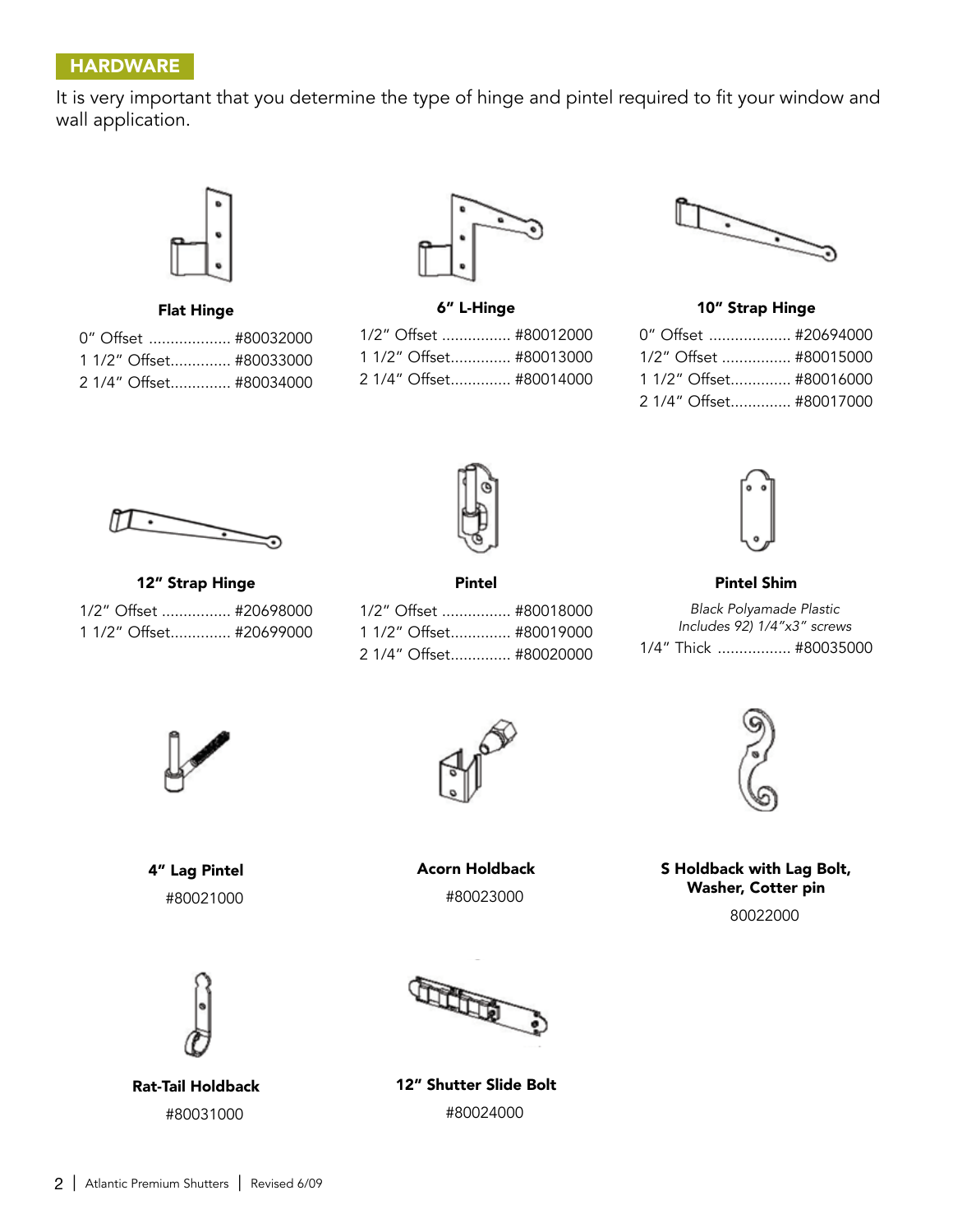First step is to determine the position of the Pintel on the Window casement.

Measure the depth of the surface that the Pintel will be mounted on and the adjacent wall surface. This will determine the Pintel height and Hinge combination that best fits the application.

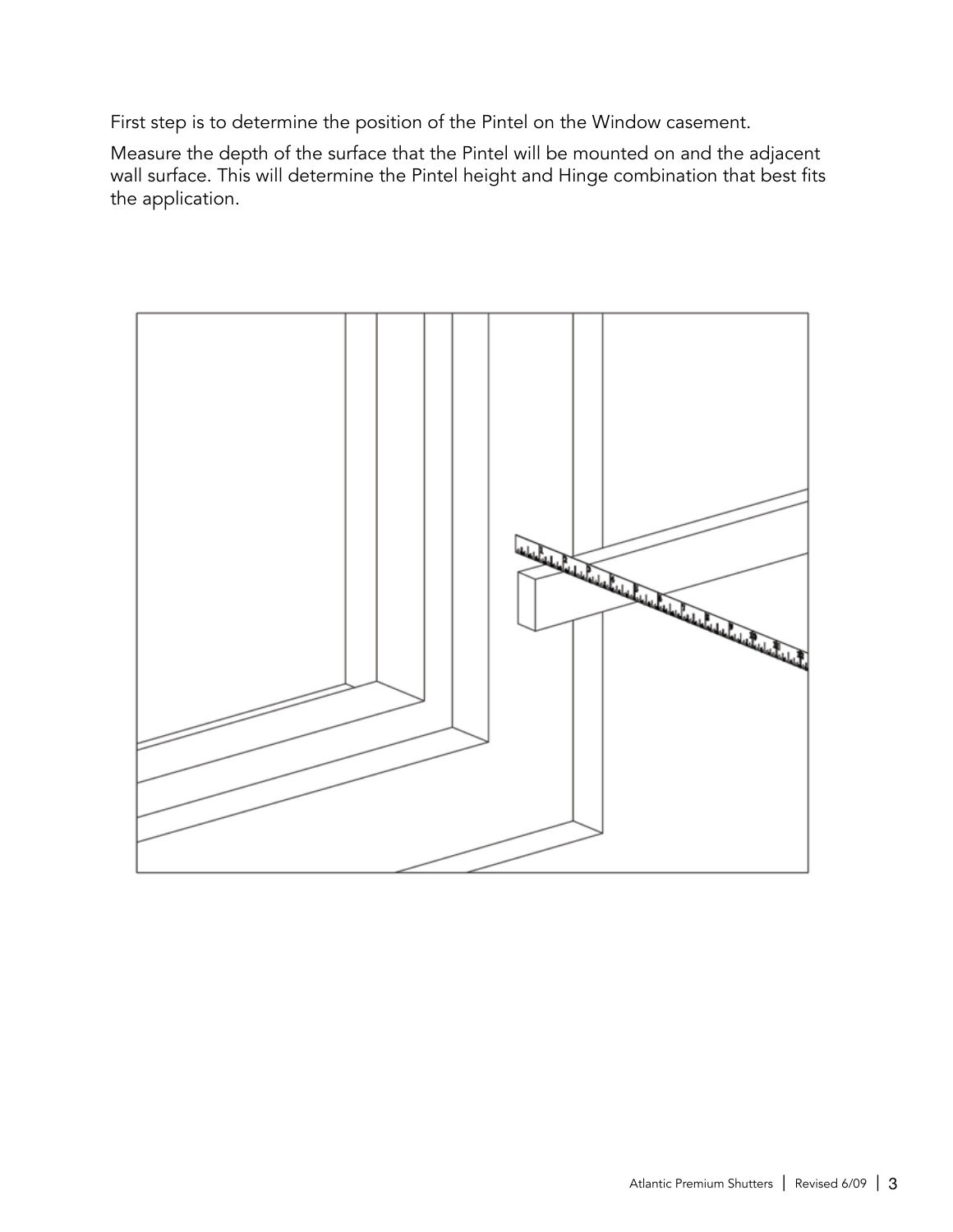# OPTION #1

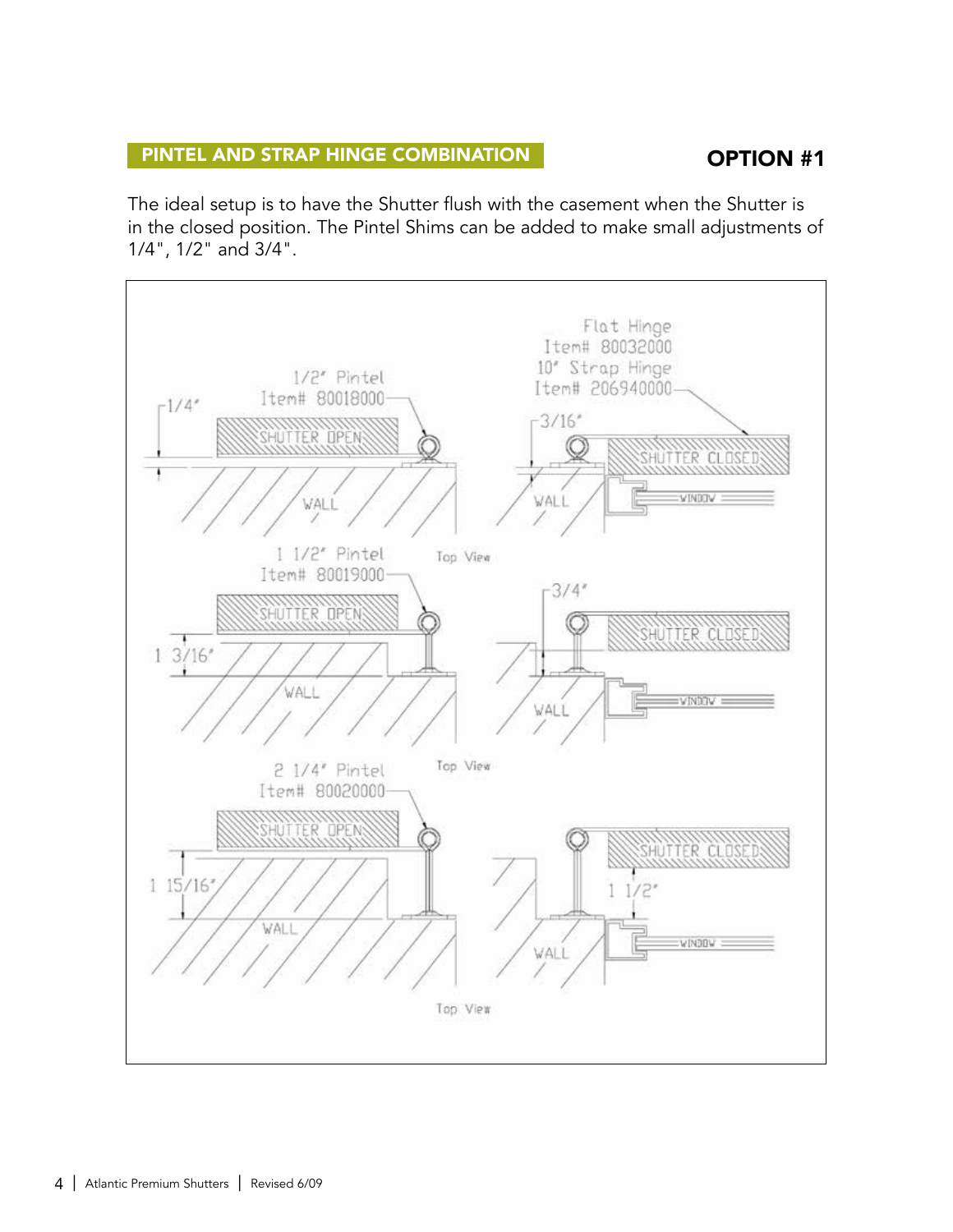# OPTION #2

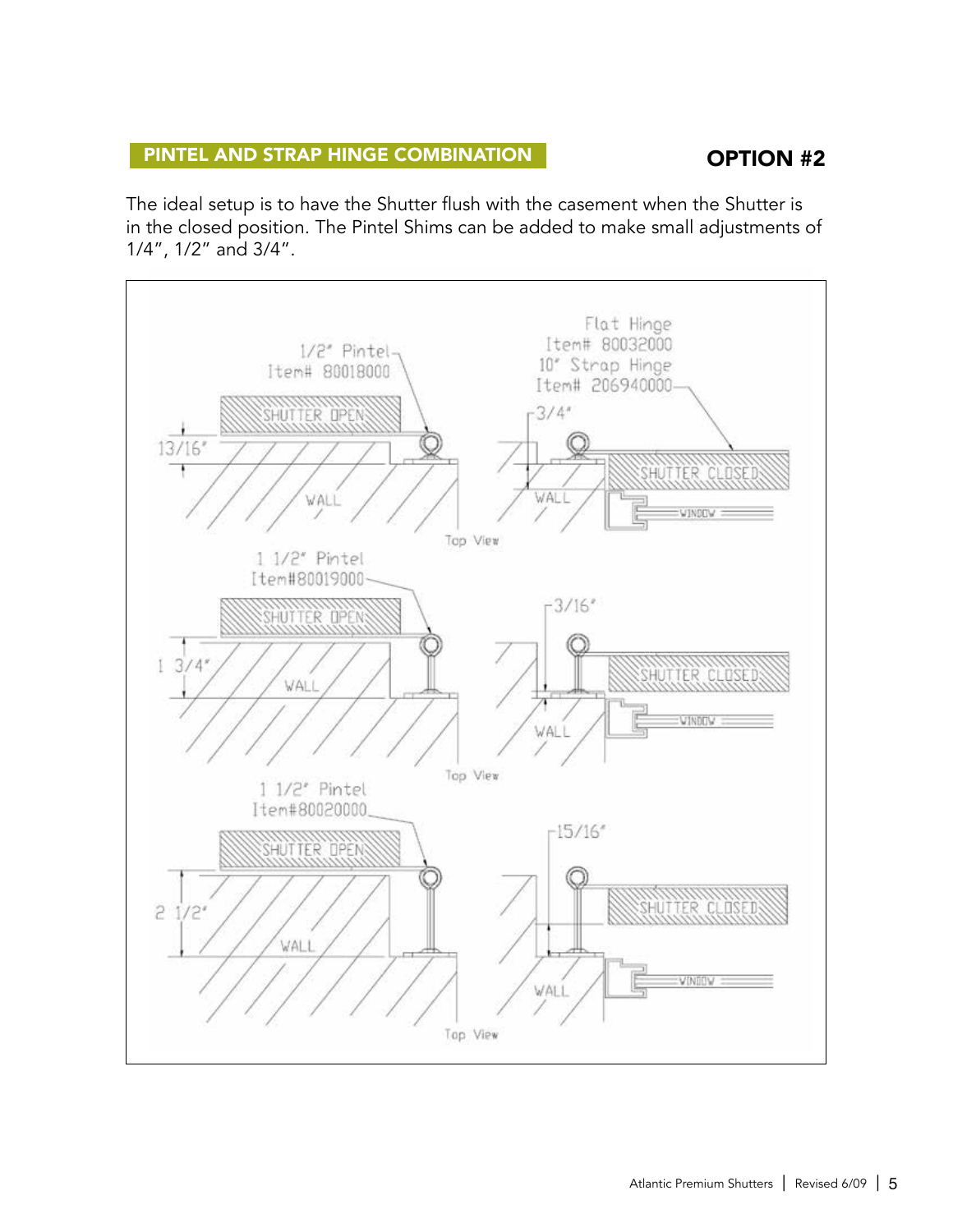### OPTION #3

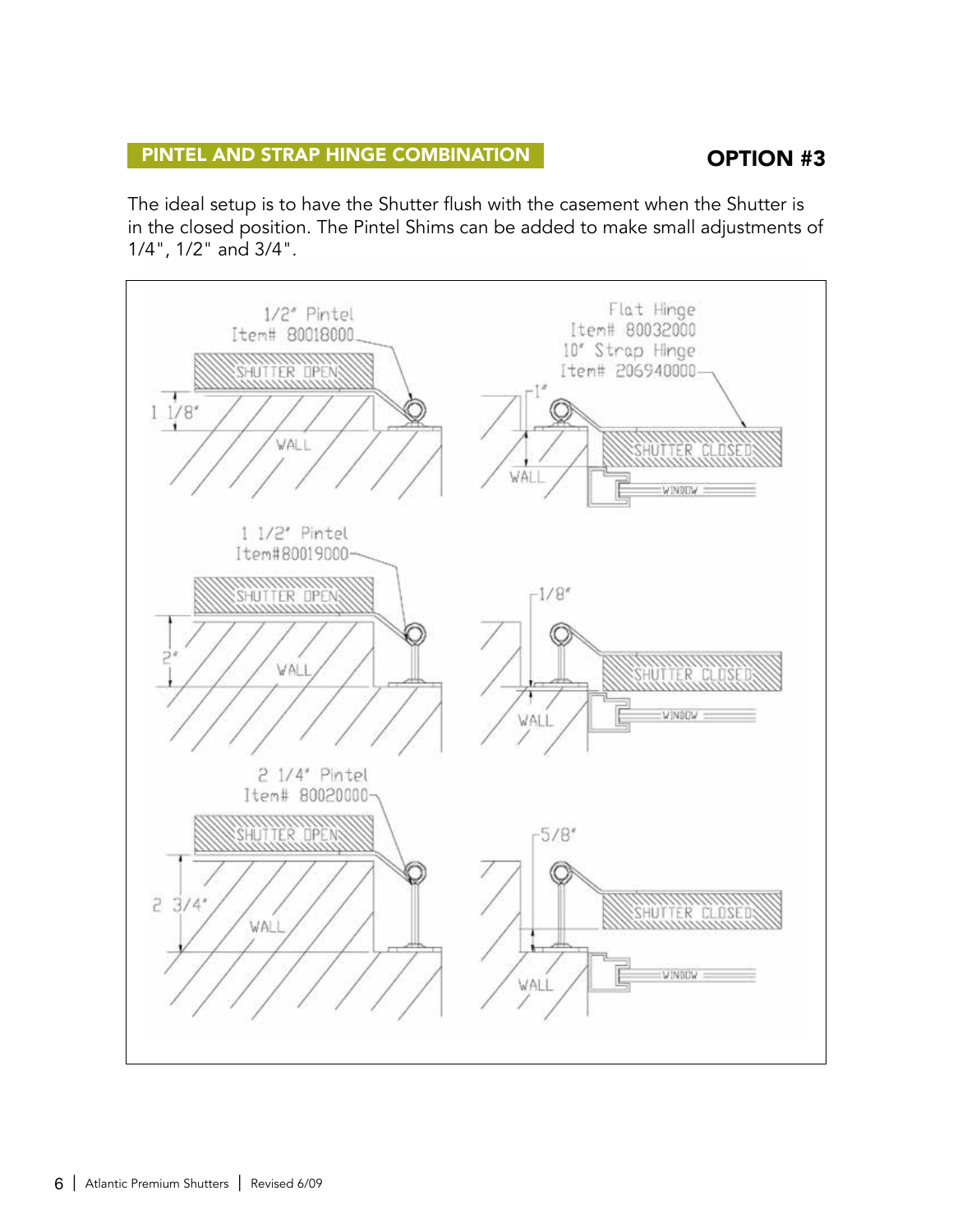# OPTION #4

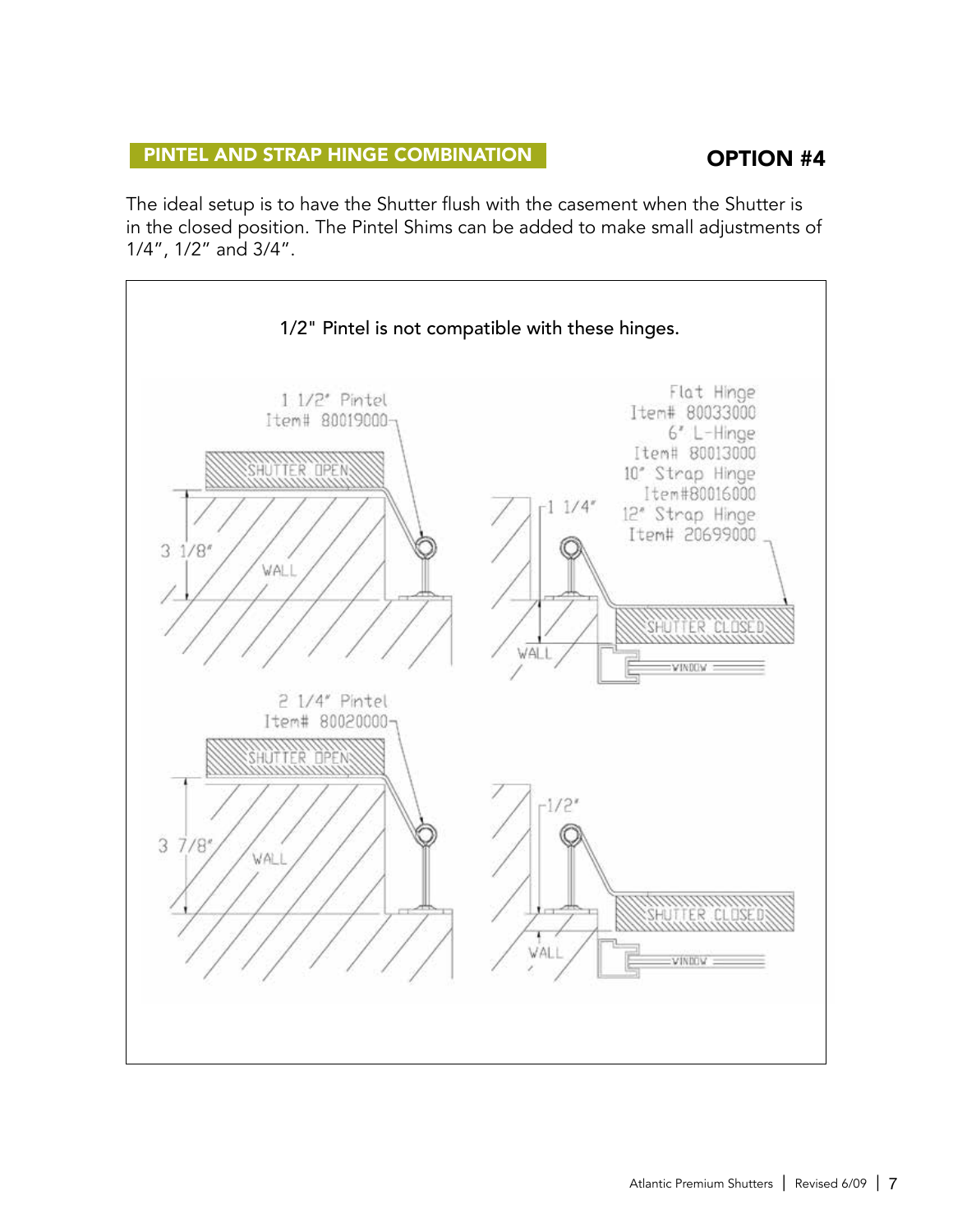# OPTION #5

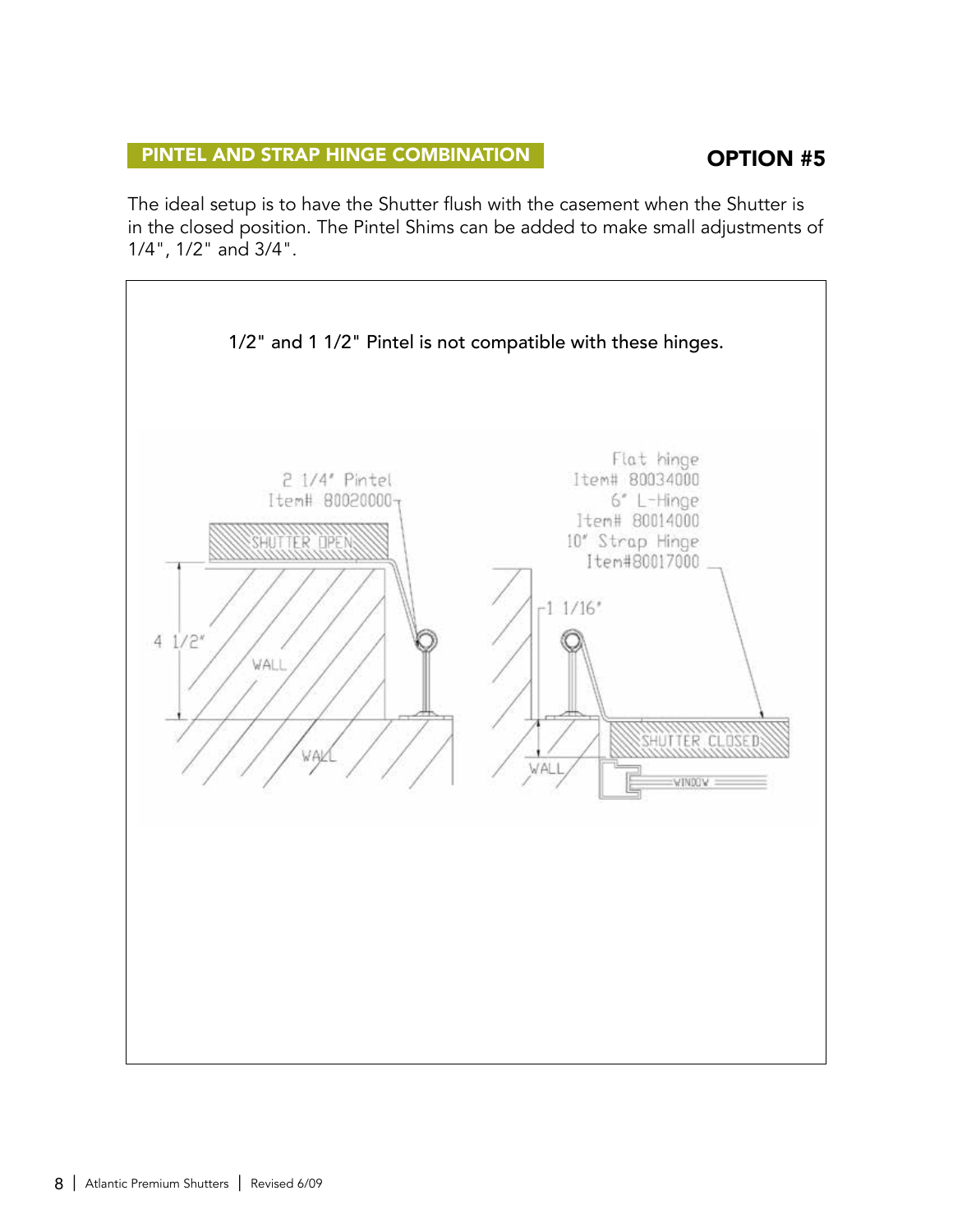#### PINTEL SHIM



All hardware is made from 304 Stainless Steel and is Powder coated Black finish.

#### Shipment

- When you receive your order, please inspect the cartons for visual damage.
- Remove the shutters from the packages and inspect for any consealed damage.
- Count the number of shutters and hardware received as compared to the packing slip.
- If you are missing any items or there is any damage please contact Atlantic Shutter at 866-288-2726 before proceeding.
- In order for Atlantic Sutter to file a freight claim we must file the claim within 5 days of delivery.
- Atlantic Shutter WILL NOT ACCEPT any damage claims if we are not notified within 5 days from the delivery date.

#### Finish

Atlantic Shutters are provided either primed or finished.

#### **Warranty**

- Architectural Collection Shutters Limited lifetime warranty on structure. 15-year warranty on finish.
- Classic Collection Shutters 10-year warranty on structure and finish.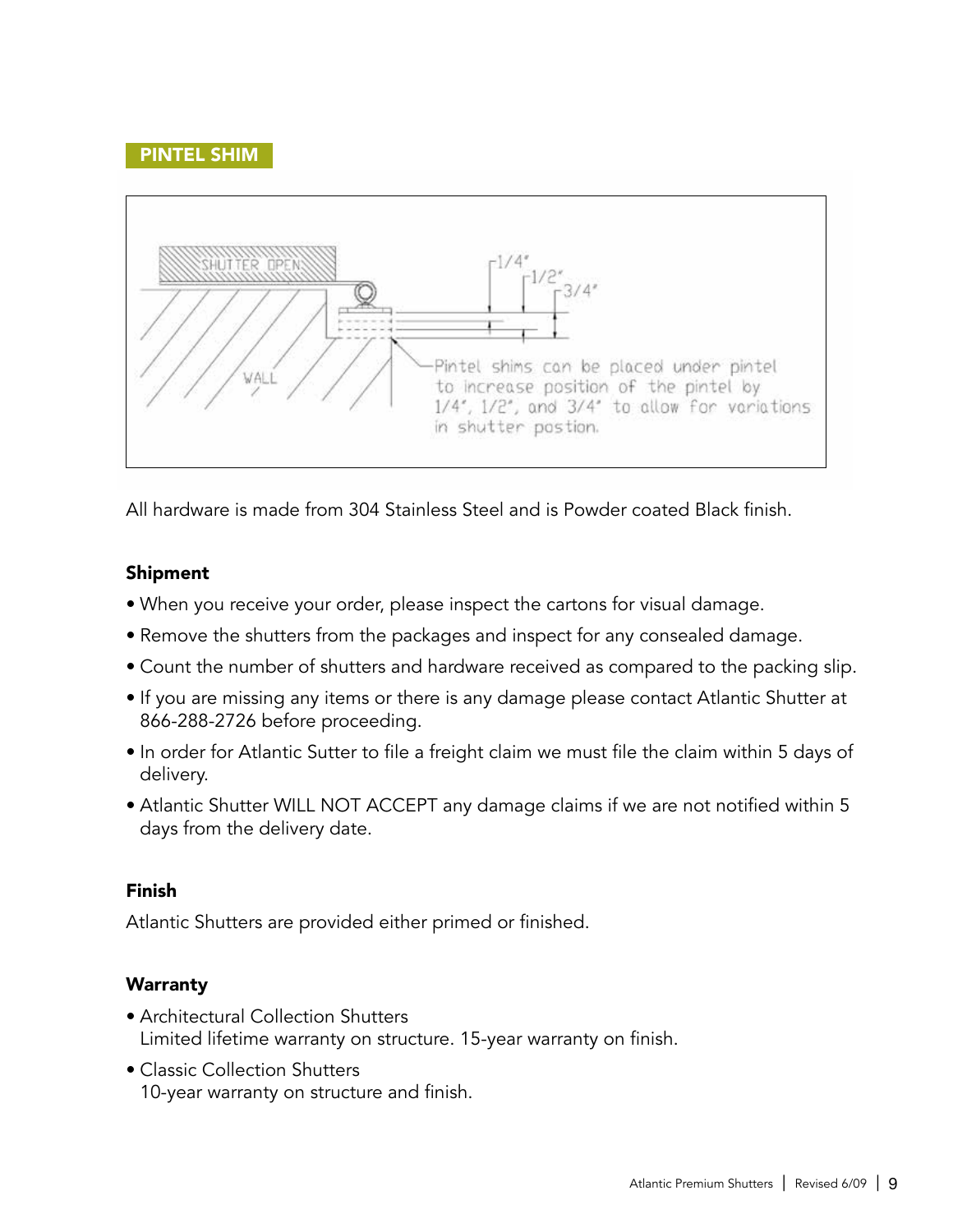Hold the shutters in place in the window opening. Using shims center the shutter in the opening to create a 1/4" gap around all 4 sides of the shutter, and 1/4" gap between the center of the 2 shutters.

Identify the location of the Hinges and Pintels. We recommend that the following number of Hinges be used for different height shutters.

- Height up to 48" 2 Hinges per shutter
- Heights from 49" to 96" 3 Hinges per shutter
- Height from 97" to 120" 4 Hinges per shutter

Identify the locations of the Pintel on the wall and mount each pointing in the upward position, except for the two bottom pintel. These will be mounted after the Strap Hinges are assembled to the shutter and after the shutter has been hung on the top pintel for final assembly.

After the shutter is hung reverse the 2 bottom Pintel pointing downward. This will prevent the shutter from being blown off.

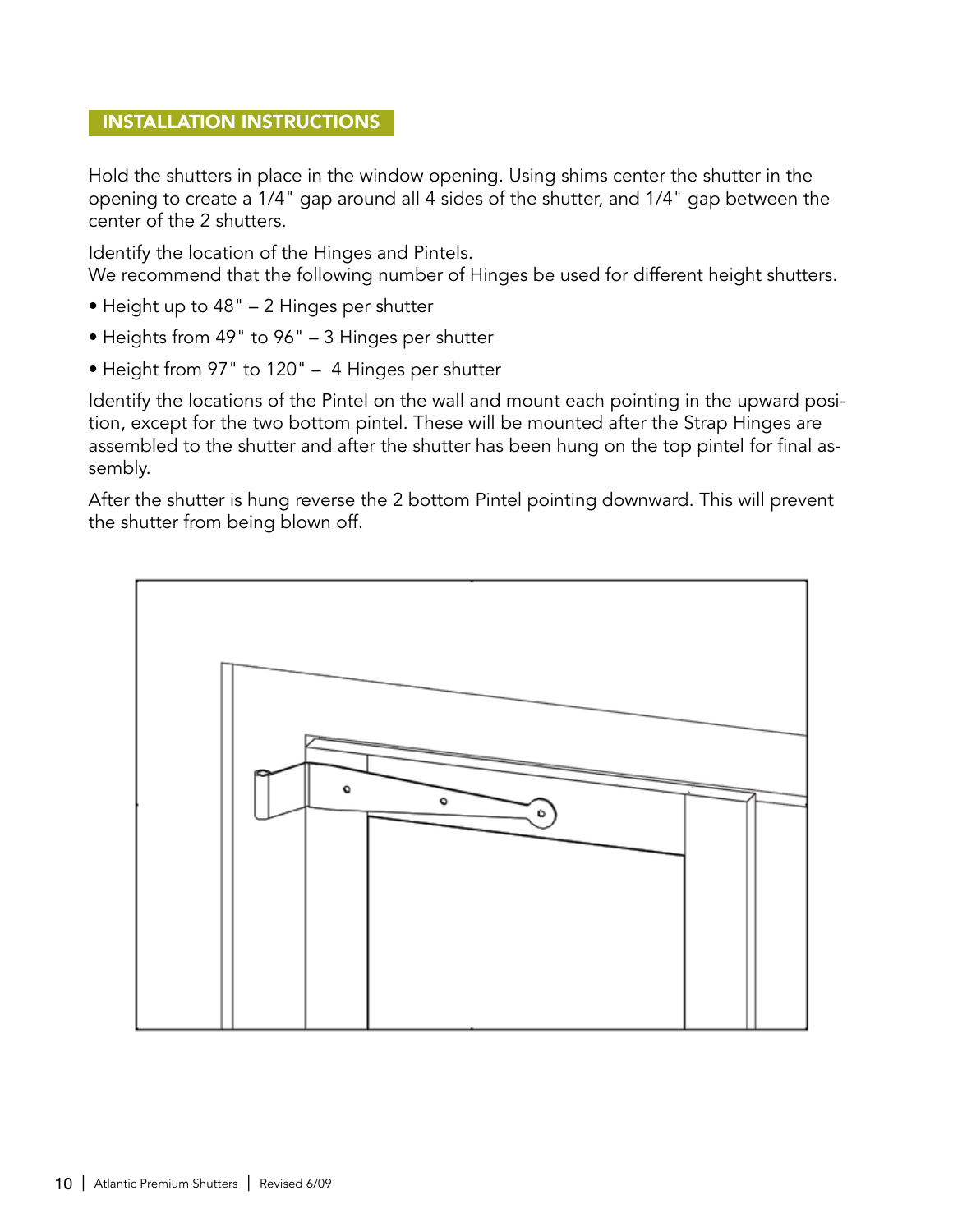

- With the Shutters setting in the window opening, attach the Strap Hinge to each Pintel and rotate the Hinge to lay flush with the face of the shutter. Mark the location of the screw holes.
- Remove the shutter from the window opening.
- Drill 1/8" diameter pilot holes through the face of the stiles. Be careful not to drill through the opposite side of the stile.
- Mount the Hinges with the screws provided with the Hardware.

Slide Bolts are normally mounted on the center rail of the outside of the shutter in the open position. They function best when located in the center of the shutter.

- Lay the shutter on a set of horses side by side. Align the pair in the closed position.
- Align the large body of the Slide Bolt to the inside edge of the shutter and mark the hole locations.
- Drill 1/8" diameter pilot holes through the face of the stiles. Be careful not to drill through the opposite side of the stile.
- Screw the large body of the Slide Bolt to the shutter.
- Align the Latch portion of the Slide Bolt with the edge of the opposite shutter and mark the hole locations.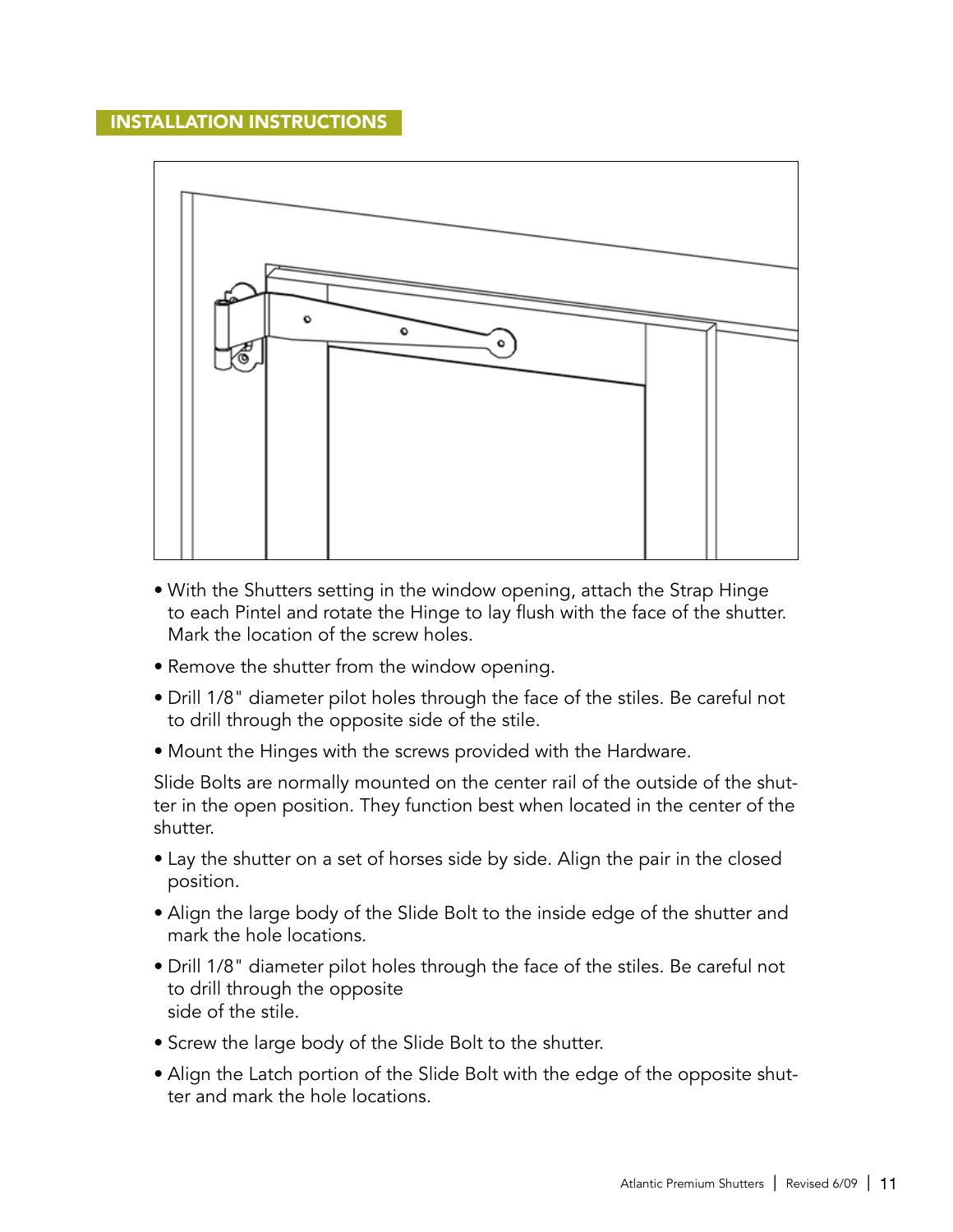Drill 1/16" diameter pilot holes through the face of the stiles. Be careful not to drill through the opposite side of the stile.

Screw the Latch portion to the shutter.

*NOTE: The Slide Bold is use as a decorative assent and is not designed as a storm bar holding device.*



Hang the shutters on the Pintel, check for uniform gap clearance and make sure the shutters are plum.

Locate the position of the bottom Pintel on the wall, place the Hinge on the pintel and pivot flush to the shutter and mark the hole locations.

Remove the shutter and assemble the bottom hinge to the shutter.

Again hang the shutter in place and attach the bottom Pintel (In reverse pointing down).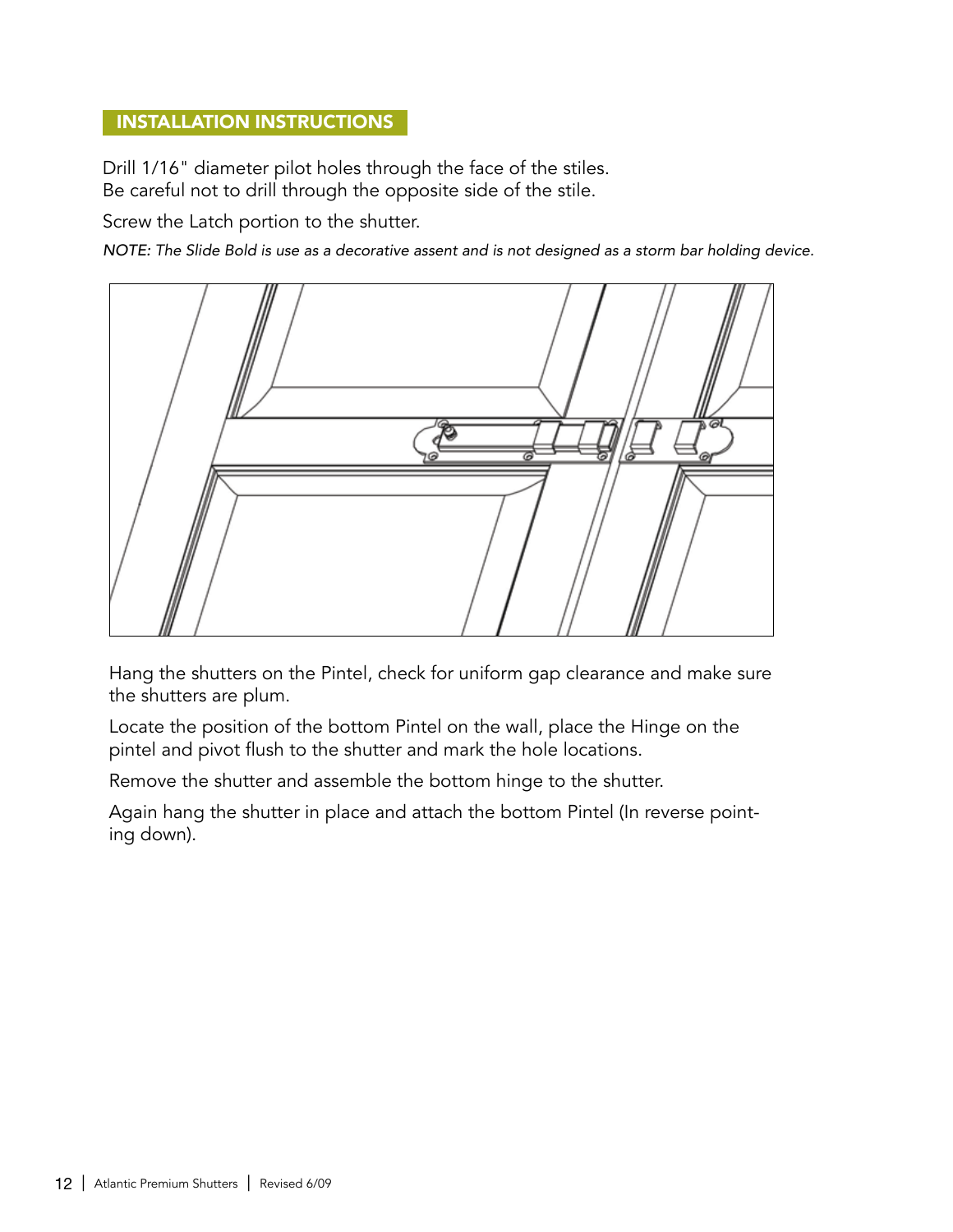With the shutters in the closed position, locate the Acorn Hold Back Clip 1" down from the upper corner and 1-1/16" from the edge of the style. Mark the hole location and Drill 1/8" diameter pilot holes through the face of the stiles. Be careful not to drill through the opposite side of the stile.

Screw the Hold Back Clip in position.

It is recommended that you use 2 Acorn per shutter.

Shutters larger than 55" in height require 2 sets of Acorns per shutter.

Repeat the above step on the bottom corner of the shutter.

IMPORTANT: Acorn Holdbacks are recommended for use on the top outside corner and bottom outside corner of each shutter. DO NOT install Acorn Holbacks in the middle of the shutter.

Swing the shutter open and mark the location for the Acorn Clip on the wall. If mounting in a wood surface drill a 1/4" pilot hole and mount the Acorn Clip. If mounting in a masonry surface use the appropriate anchor.

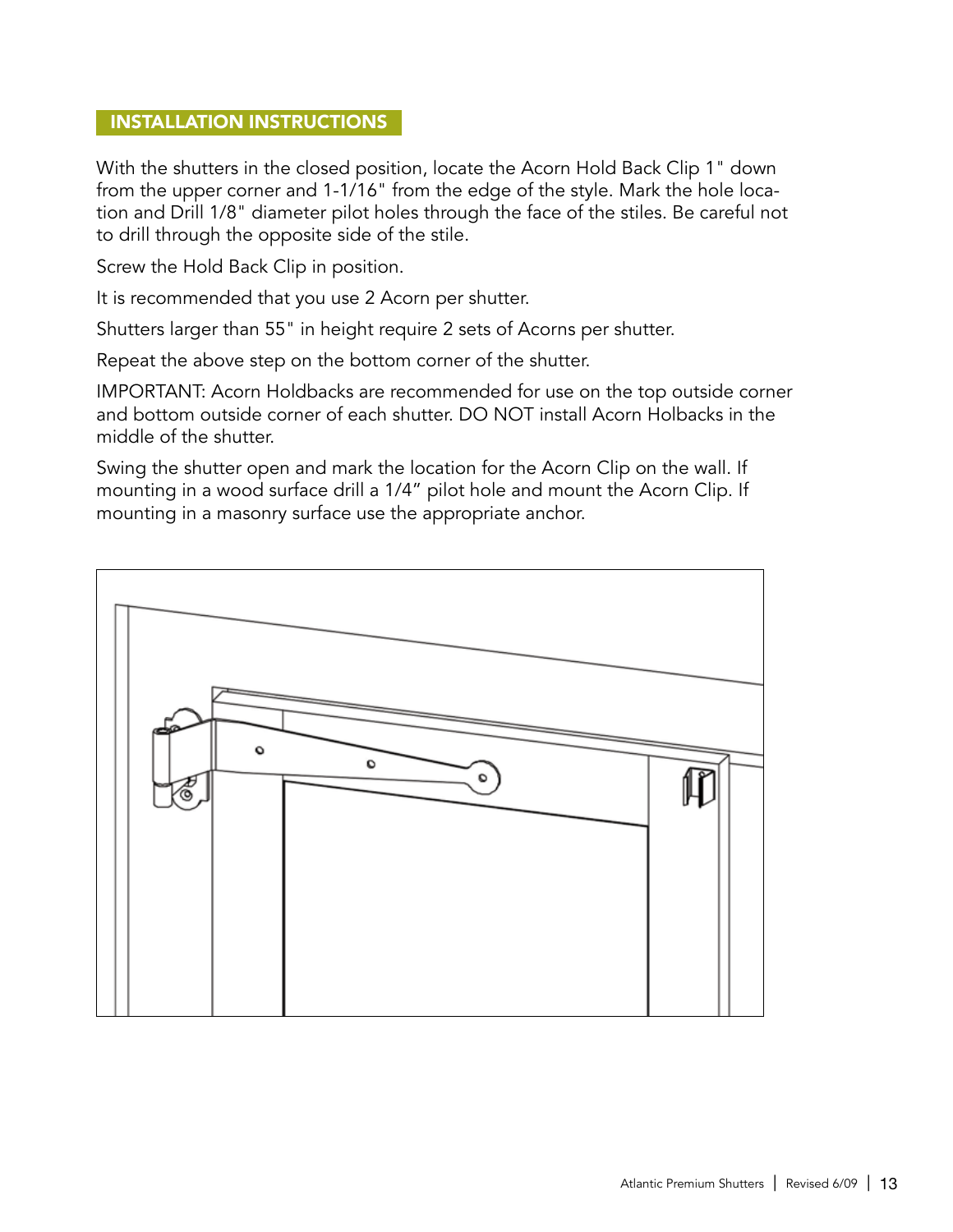

After the Acorn clips are attached to the wall and the shutter is locked in the open position you can install the S Holdback or the Rat-tail Holdback.

To install the S Holdback or a Rat-tail Holdback, measure 1 1/2" down from the bottom edge,

and 1 3/4" in from the outside edge of the shutter. If mounting in a wood surface drill a 1/4" pilot hole. If mounting in a masonry surface use the appropriate anchor.

Screw the S Holdback or Rat-tail Holdback in place.

The S Holdback and Rat-tail is recommended as a decorative use as opposed to a functional one.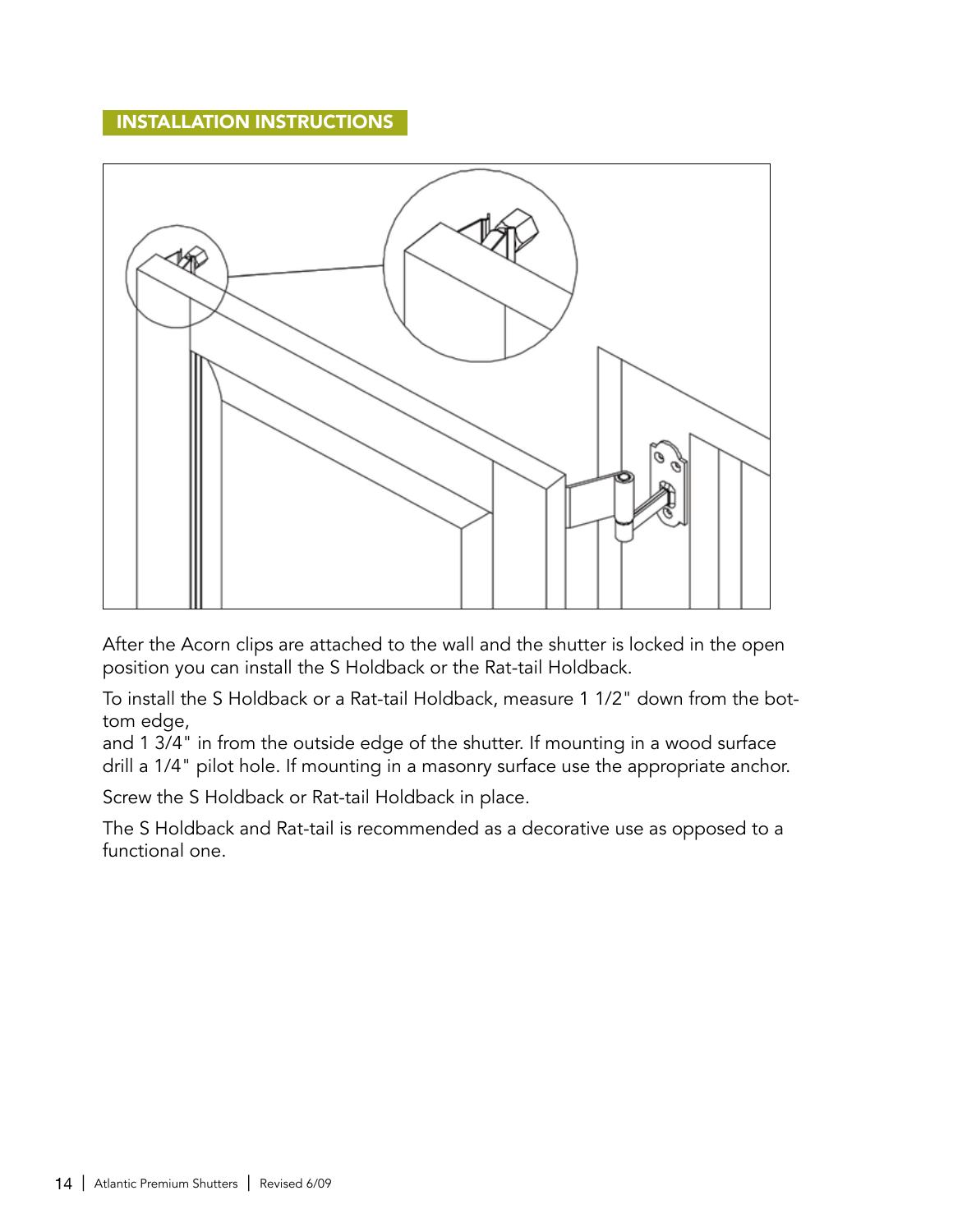